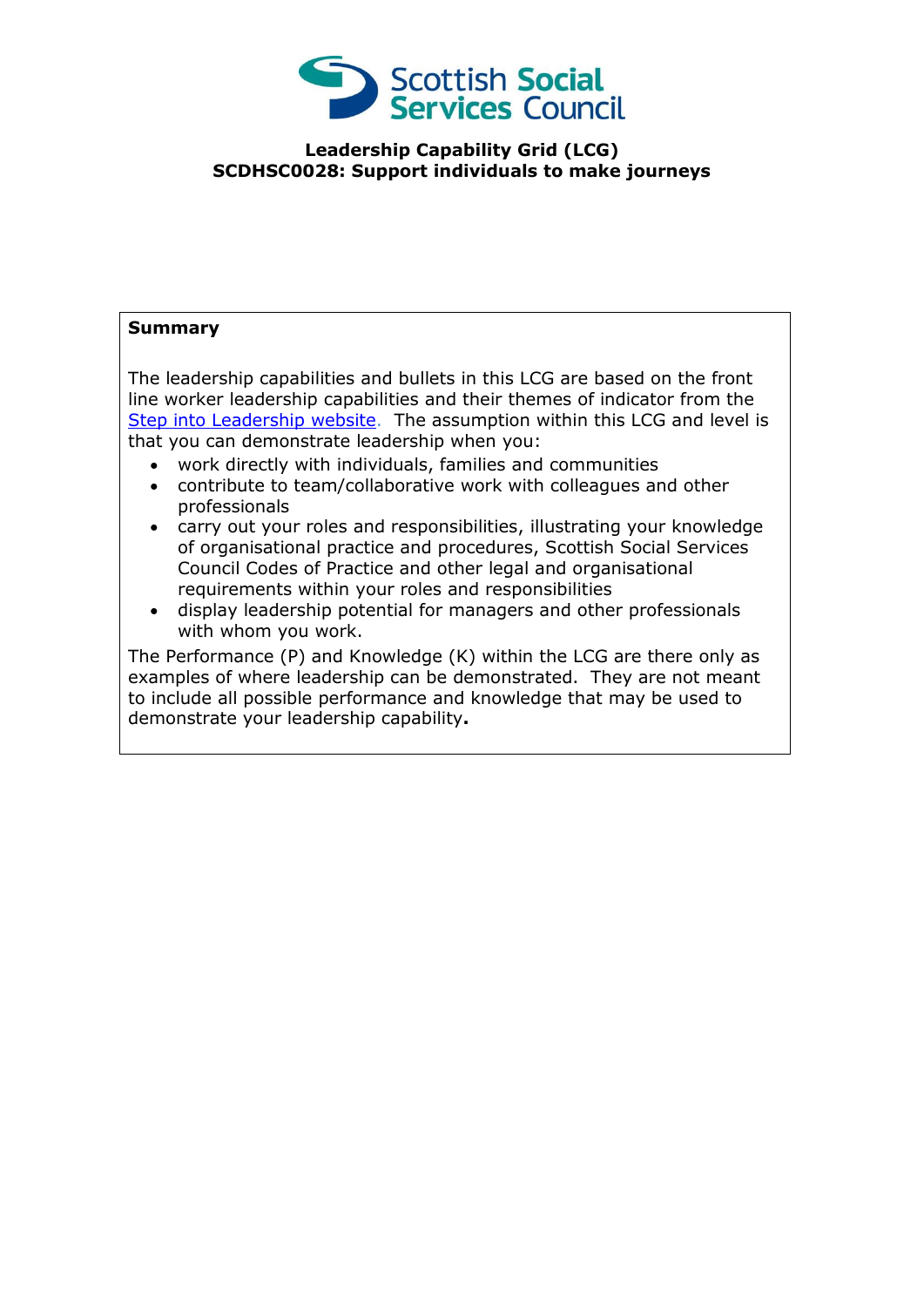

## **Leadership Capability Grid (LCG) SCDHSC0028: Support individuals to make journeys**

| Leadership<br>capabilities         | When supporting individuals to make journeys you can<br>demonstrate leadership capabilities by:                                                                                                                                                                                                                                                                                                                                                                                                                                                                                                                                                                                                                                                                                                                                                                                                                                                                                                                                                                                                                                                                |
|------------------------------------|----------------------------------------------------------------------------------------------------------------------------------------------------------------------------------------------------------------------------------------------------------------------------------------------------------------------------------------------------------------------------------------------------------------------------------------------------------------------------------------------------------------------------------------------------------------------------------------------------------------------------------------------------------------------------------------------------------------------------------------------------------------------------------------------------------------------------------------------------------------------------------------------------------------------------------------------------------------------------------------------------------------------------------------------------------------------------------------------------------------------------------------------------------------|
| <b>Vision</b>                      | Providing a vision for individuals, families, communities, colleagues and<br>your organisation when you:<br>See how best to make a difference when actively preparing,<br>undertaking and reviewing activities, supporting individuals ( $P3,4,6$ ,<br>$8,10,11,20,22$ ; K1-7,14,15), accessing and using related information<br>$(P1,2)$ , using observation and feedback $(P9,10; K)$ , seeking advice<br>(P19)<br>• Communicate and promote ownership of the vision when working<br>with individual (P3,4,6,8,10,11,20,22; K1-5,14,15), working with<br>others (P17-20; $K10,11$ ) and recording and reporting (P13,16; K)<br>• Promote social service values when working with individuals $(P3, 4, 6, 6)$<br>8,10,11,20,22; K1-7,14,15), observing and evaluating (P7,9,12),<br>working with others ( $P17-20$ ; K10,11) and when recording and<br>reporting $(P13,16)$<br>• See the bigger picture when demonstrating knowledge and practice of<br>organisational, local and national policies and procedures (K1-7,14,<br>15) reviewing and evaluating activities (P8-12) and identifying and<br>implementing change to activities $(P17, 18, 20 - 22)$ |
| Self-<br>leadership                | Displaying self leadership when you:<br>Demonstrate and adapt leadership when supporting individuals<br>$\bullet$<br>prepare for and undertake the activities ( $P3-6$ ; K1-7), reviewing<br>activities ( $P8-12,15,17$ ) and overcoming barriers ( $P18,19$ )<br>Improve own leadership by seeking advice (P19; K)<br>• Take intelligent risks when supporting individuals to prepare for $(P3,$<br>4; $K1-7,14,15$ ) and carry out the activity (P5,6; $K8,9$ ) and when<br>reviewing the effectiveness including changes needed (P8-12,15,17,<br>20-22; $K$ )<br>Demonstrate and promote resilience when adapting practice and<br>overcoming barriers (P8-12,15,17-22; K1-5,10-12)<br>Challenge discrimination and oppression $(K1-5)$                                                                                                                                                                                                                                                                                                                                                                                                                      |
| <b>Motivating</b><br>and inspiring | Motivating and inspiring others when you:<br>Inspire people by personal example $(P3,4,8,10,11,17-20,22; K1-5,8,$<br>14,15)<br>• Recognise and value the contribution of others (P3,4,6,8,10,11,17;<br>K10,11)<br>Support the creation of a learning and performance culture with<br>individuals and others $(P8-12, 17-20; K1-7)$                                                                                                                                                                                                                                                                                                                                                                                                                                                                                                                                                                                                                                                                                                                                                                                                                             |